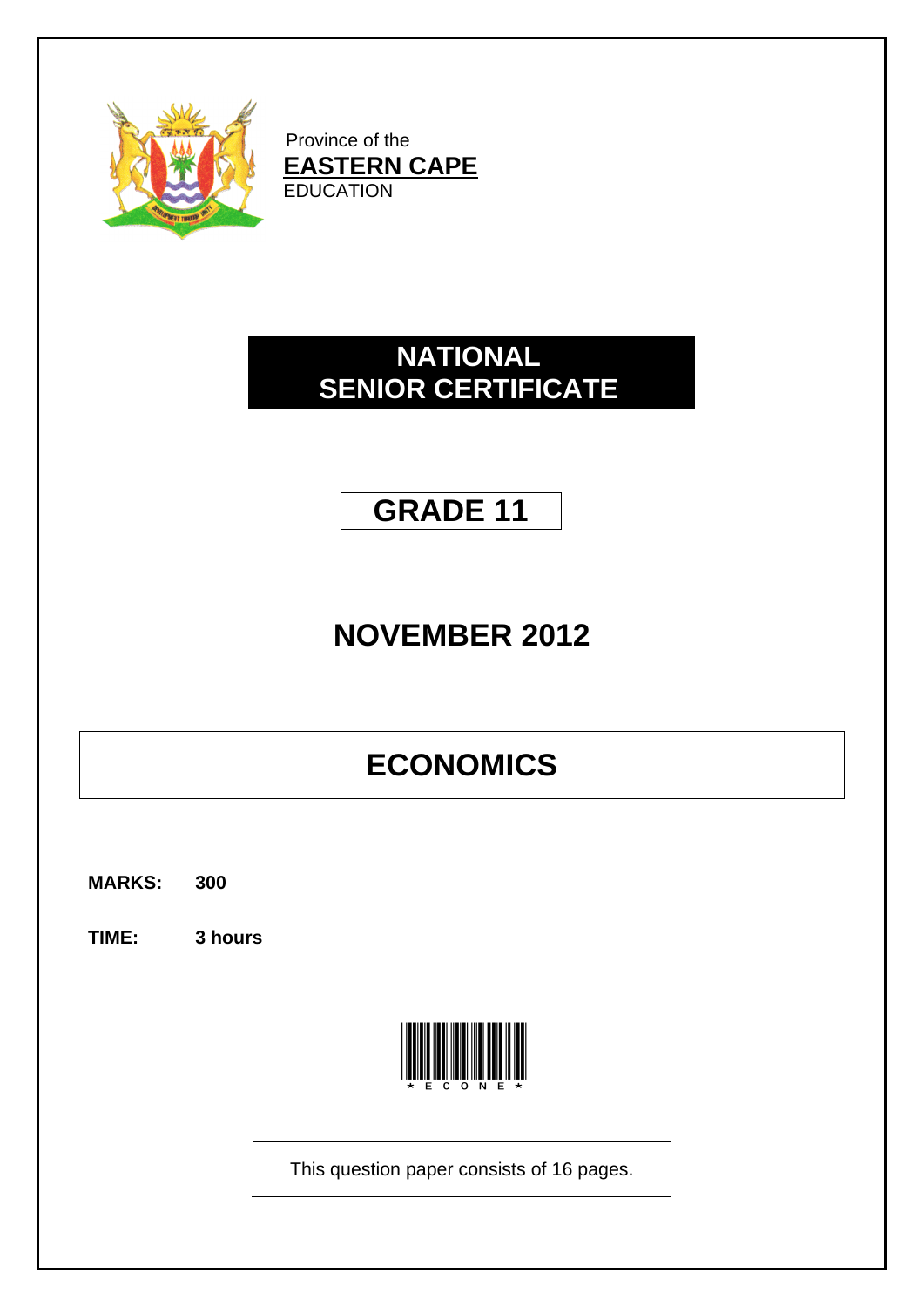#### **INSTRUCTIONS AND INFORMATION**

1. Answer SIX questions as follows in the ANSWER BOOK:

SECTION A: COMPULSORY.

SECTION B: Answer any THREE questions of the five questions.

SECTION C: Answer any TWO questions of the four questions.

- 2. Write the question number above each question.
- 3. Number the answers correctly according to the numbering system used in this question paper.
- 4. Read the questions carefully and start each question on a NEW page.
- 5. Leave 2 3 lines between subsections of questions.
- 6. Answer questions in full sentences and ensure that the format and content of your responses comply with the cognitive levels of the questions.
- 7. Write neatly and legibly.
- 8. Only the required number of questions will be marked in the order in which they appear in the ANSWER BOOK.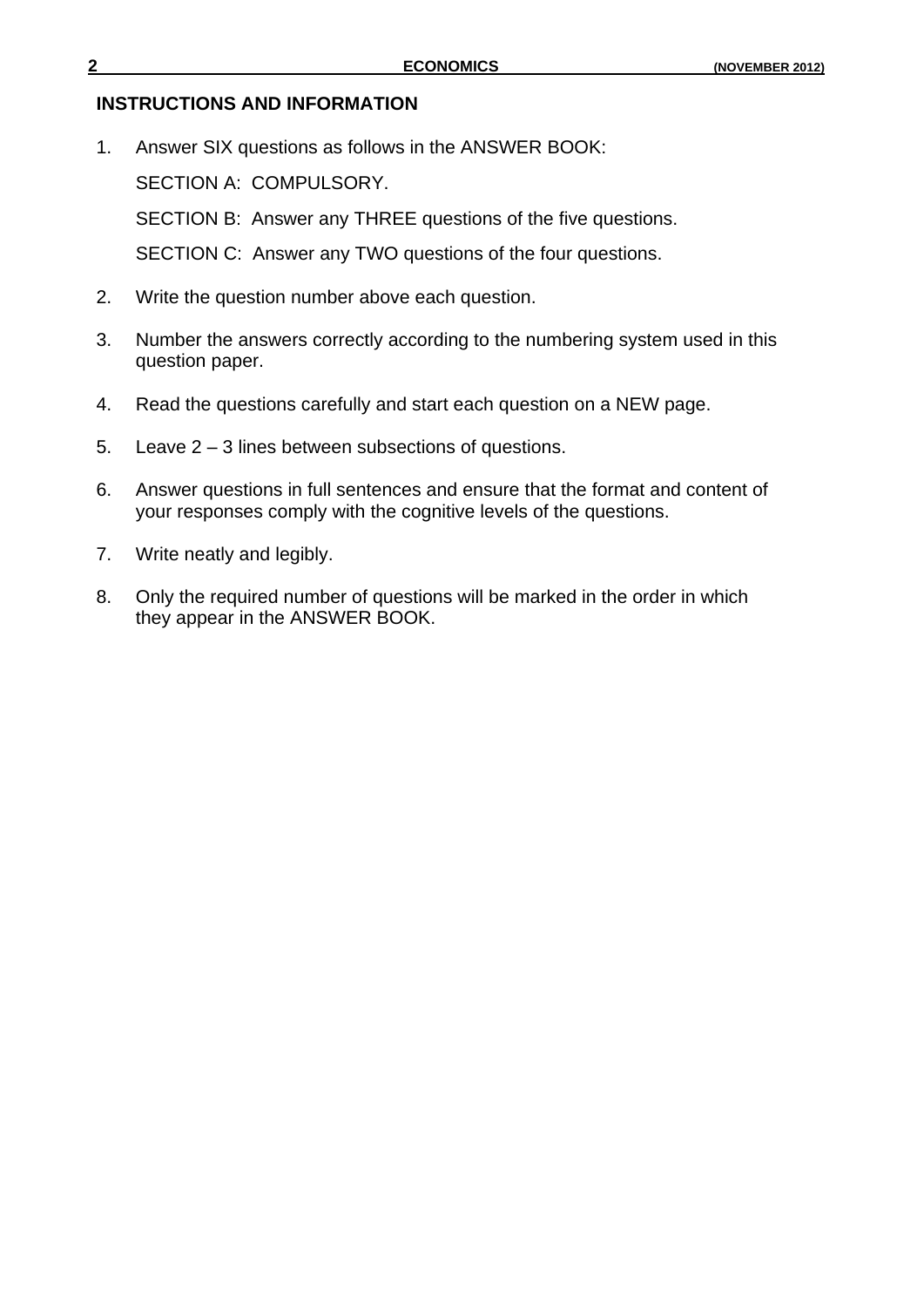## **SECTION A (Compulsory)**

# **QUESTION 1 (LO1 – LO4)**

- 1.1 Various possible options are provided as answers to the following questions. Choose the most correct answer and only write the letter (A, B or C) next to the corresponding question number  $(1.1.1 - 1.1.12)$  in the ANSWER BOOK.
	- 1.1.1 The quantity of this factor of production cannot be increased.

|       | A<br>B<br>$\mathsf{C}$ | Land<br>Labour<br>Capital                                                                   | (2) |
|-------|------------------------|---------------------------------------------------------------------------------------------|-----|
| 1.1.2 | be $\ldots$            | To convert basic prices to market prices, taxes on products must                            |     |
|       | A<br>B<br>$\mathsf{C}$ | deducted.<br>multiplied.<br>added.                                                          | (2) |
| 1.1.3 |                        | In a market economy all the problems are resolved by the                                    |     |
|       | A<br>B<br>$\mathsf{C}$ | government.<br>producers.<br>market mechanism.                                              | (2) |
| 1.1.4 |                        | A decrease in the demand is represented by the movement of the<br>demand curve to the       |     |
|       | A<br>B<br>$\mathsf{C}$ | right.<br>left.<br>top.                                                                     | (2) |
| 1.1.5 | market.                | The banking sector in South Africa is an example of a/an                                    |     |
|       | A<br>B<br>$\mathsf C$  | oligopoly<br>monopoly<br>perfect                                                            | (2) |
| 1.1.6 |                        | Refers to all the satisfaction gained from the consumption of a<br>given quantity of goods. |     |
|       | A<br>B<br>$\mathsf C$  | <b>Total utility</b><br>Marginal utility<br>Average utility                                 | (2) |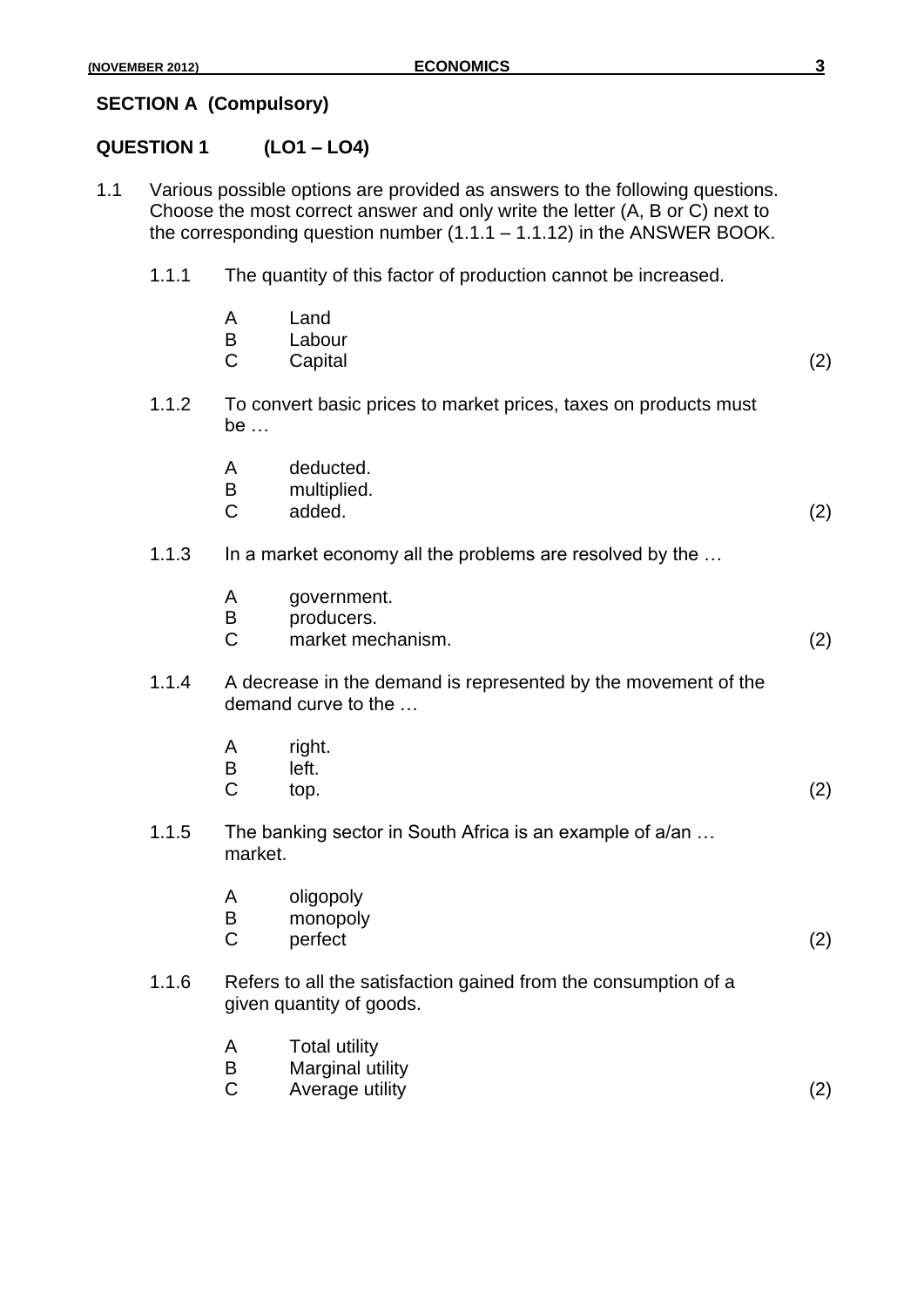| <u>4</u> |        |                       | <b>ECONOMICS</b>                                                                                           | (NOVEMBER 2012) |
|----------|--------|-----------------------|------------------------------------------------------------------------------------------------------------|-----------------|
|          | 1.1.7  |                       | This type of tax is levied on gains earned on the sale of goods like<br>properties and shares.             |                 |
|          |        | A<br>B<br>$\mathsf C$ | Income tax<br><b>Value Added Tax</b><br><b>Capital Gains Tax</b>                                           | (2)             |
|          | 1.1.8  |                       | An increase in interest rate will make borrowings                                                          |                 |
|          |        | A<br>B<br>C           | less expensive.<br>more expensive.<br>much cheaper.                                                        | (2)             |
|          | 1.1.9  |                       | These cards are issued by banks to those clients who maintain<br>deposit money balances on their accounts. |                 |
|          |        | A<br>B<br>C           | Credit<br><b>Debit</b><br>Consumer                                                                         | (2)             |
|          | 1.1.10 |                       | Majority of the poor people are living in  areas.                                                          |                 |
|          |        | A<br>B<br>$\mathsf C$ | urban<br>semi-urban<br>rural                                                                               | (2)             |
|          | 1.1.11 |                       | The liberalisation of trade began after the establishment of                                               |                 |
|          |        | A<br>Β<br>С           | WHO.<br>GATT.<br>IMF.                                                                                      | (2)             |
|          | 1.1.12 |                       | The physical surroundings and conditions that affects people's lives<br>is referred to as                  |                 |
|          |        | A<br>B<br>C           | environment.<br>economy.<br>globalisation.                                                                 | (2)             |
|          |        |                       |                                                                                                            |                 |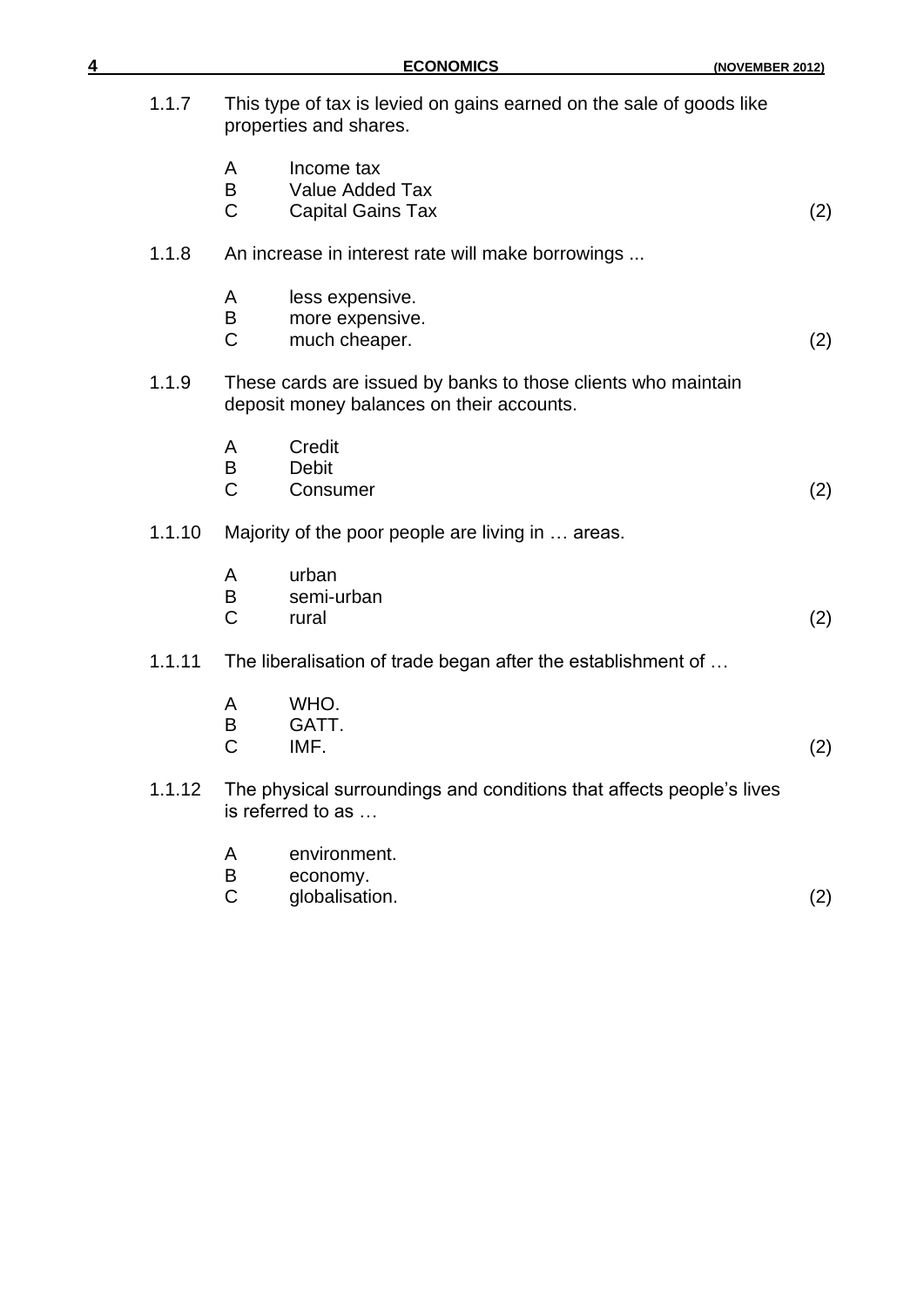1.2 Choose a word from the following LIST that best describe the given statements. Only write the correct word next to the corresponding question number  $(1.2.1 - 1.2.5)$  in the ANSWER BOOK.

|       | Work force; Wealth; Relative price; WTO; Per capita income; IMF;<br>Entrepreneur        |     |
|-------|-----------------------------------------------------------------------------------------|-----|
| 1.2.1 | Also known as economically active population.                                           | (2) |
| 1.2.2 | The price of one good expressed in terms of another.                                    | (2) |
| 1.2.3 | Real GNI divide by the number of population.                                            | (2) |
| 1.2.4 | Central organisation for setting rules on how international trade<br>should take place. | (2) |
| 1.2.5 | The value of the assets of a person or household at a particular<br>time.               | (2) |
|       |                                                                                         |     |

1.3 Choose a description from COLUMN B that matches a concept in COLUMN A. Only write the correct letter  $(A - J)$  next to the corresponding question number (1.3.1 – 1.3.8) in the ANSWER BOOK.

|       | <b>COLUMN A</b>  |              | <b>COLUMN B</b>                            |
|-------|------------------|--------------|--------------------------------------------|
| 1.3.1 | <b>Natural</b>   | A            | A single seller with no close substitutes  |
|       | resources        |              |                                            |
| 1.3.2 | Final            | B            | Satisfaction gained from the consumption   |
|       | consumption      |              | of an article                              |
|       | expenditure      |              |                                            |
| 1.3.3 | Monopoly         | $\mathsf{C}$ | An example of government intervention to   |
|       |                  |              | reduce poverty                             |
| 1.3.4 | <b>Utility</b>   | D            | Spatial areas offering specific advantages |
|       |                  |              | to mining, manufacturing and other         |
|       |                  |              | businesses                                 |
| 1.3.5 | <b>SDI</b>       | E            | Gifts of nature                            |
| 1.3.6 | Economic         | F            | Addressed issues such as global warming    |
|       | growth           |              | and pollution                              |
| 1.3.7 | Disability grant | G            | Total spending of consumers and non-       |
|       |                  |              | profit institutions                        |
| 1.3.8 | Kyoto protocol   | Н            | Policies and agreements for sustainable    |
|       |                  |              | development                                |
|       |                  |              | Increase in production capacity            |
|       |                  | J            | Improves the quality of production         |

 $(8 \times 2)$  (16)

**TOTAL SECTION A: 50**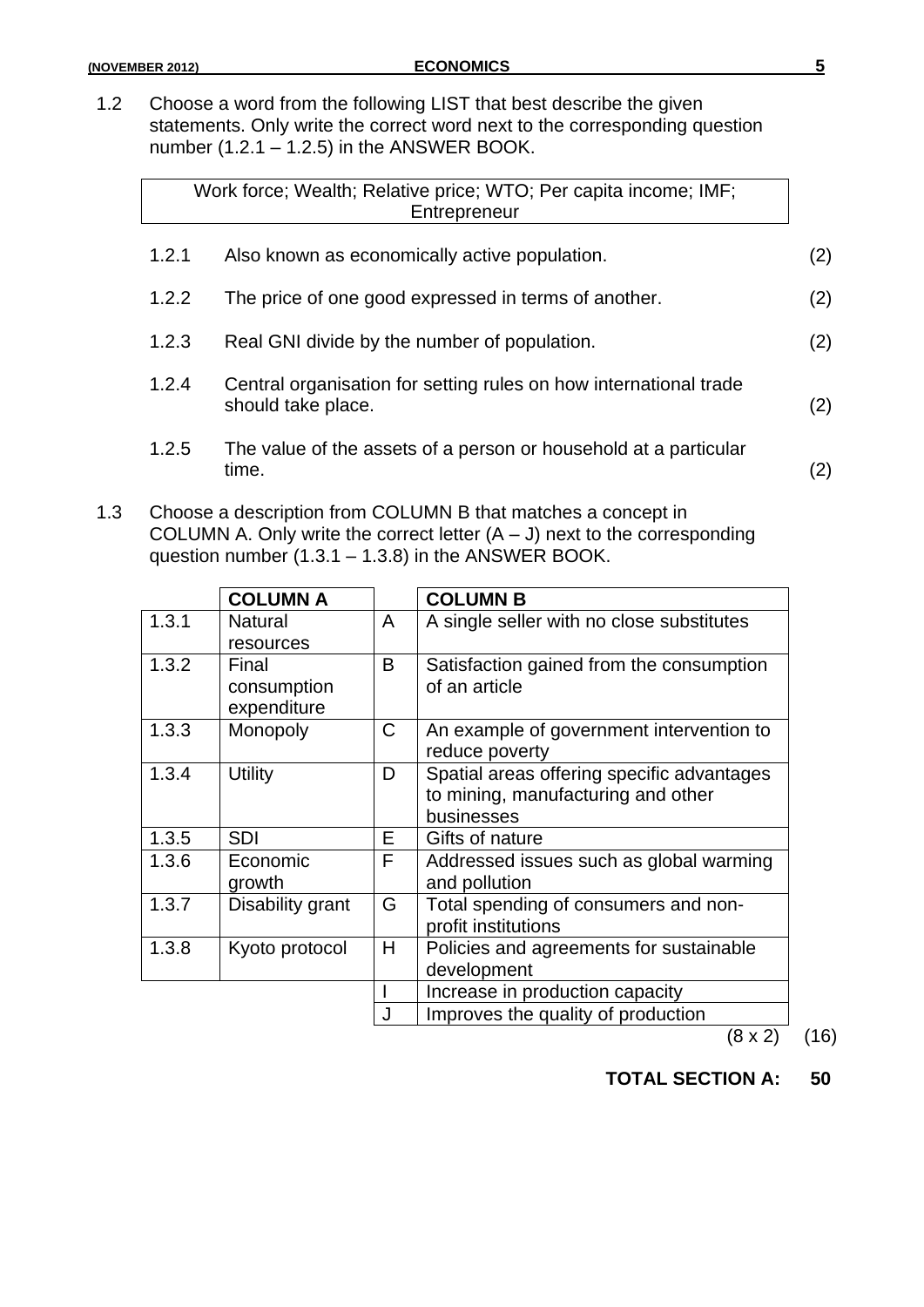**SECTION B** (Answer any THREE questions from this section.)

### **QUESTION 2 (LO1) (50 MARKS** – **25 MINUTES)**

2.1 Answer the following questions appropriately.

Choose the most correct word from those given in brackets. Only write the word next to the corresponding question number  $(2.1.1 - 2.1.4)$  in the ANSWER BOOK.

- 2.1.1 When the country's capital increases at the rate equal to that of the increase in the workforce, it is known as capital (widening/deepening). (2)
- 2.1.2 Goods and services that are not used as inputs by other enterprises are called (intermediate/final) goods. (2)
- 2.1.3 There is no private ownership in a (market/planned) economy. (2)
- 2.1.4 The industries in the primary sector are also known as (extractive/productive) industries. (2)
- 2.2 List any THREE characteristics of labour as a factor of production. (3 x 2) (6)

#### 2.3 **DATA RESPONSE**

Study the table given below and answer the questions that follow.

#### **SOUTH AFRICAN MONTHLY EXPORT AND IMPORT FIGURES**

|                    | <b>EXPORT</b> |              |  | <b>IMPORT</b> |              |  |
|--------------------|---------------|--------------|--|---------------|--------------|--|
| <b>WORLD ZONES</b> | <b>MARCH</b>  | <b>APRIL</b> |  | <b>MARCH</b>  | <b>APRIL</b> |  |
|                    | 2011          | 2011         |  | 2011          | 2011         |  |
|                    | Rm            | Rm           |  | <b>Rm</b>     | <b>Rm</b>    |  |
| <b>AFRICA</b>      | 9 507,2       | 7 900,6      |  | 3 4 61,1      | 4 5 3 1 , 4  |  |
| <b>EUROPE</b>      | 14 685,6      | 14 205,6     |  | 23 627,9      | 17 414,2     |  |
| <b>AMERICA</b>     | 6 9 6 5 , 4   | 6 0 57,4     |  | 7758,0        | 7 204,6      |  |
| <b>ASIA</b>        | 22 054,6      | 18 155,6     |  | 23 317,7      | 24 078,6     |  |
| <b>OCEANIA</b>     | 690,7         | 638,8        |  | 995,2         | 776,0        |  |
|                    |               |              |  |               |              |  |

[Adapted from www.sars.co.za]

2.3.2 According to the above table, which world zone is South Africa's biggest trading partner? (2) 2.3.3 Mention the letter which denotes imports. (2) 2.3.4 Briefly explain GDP (E). (4)

2.3.1 Define the term '*export'*. (2)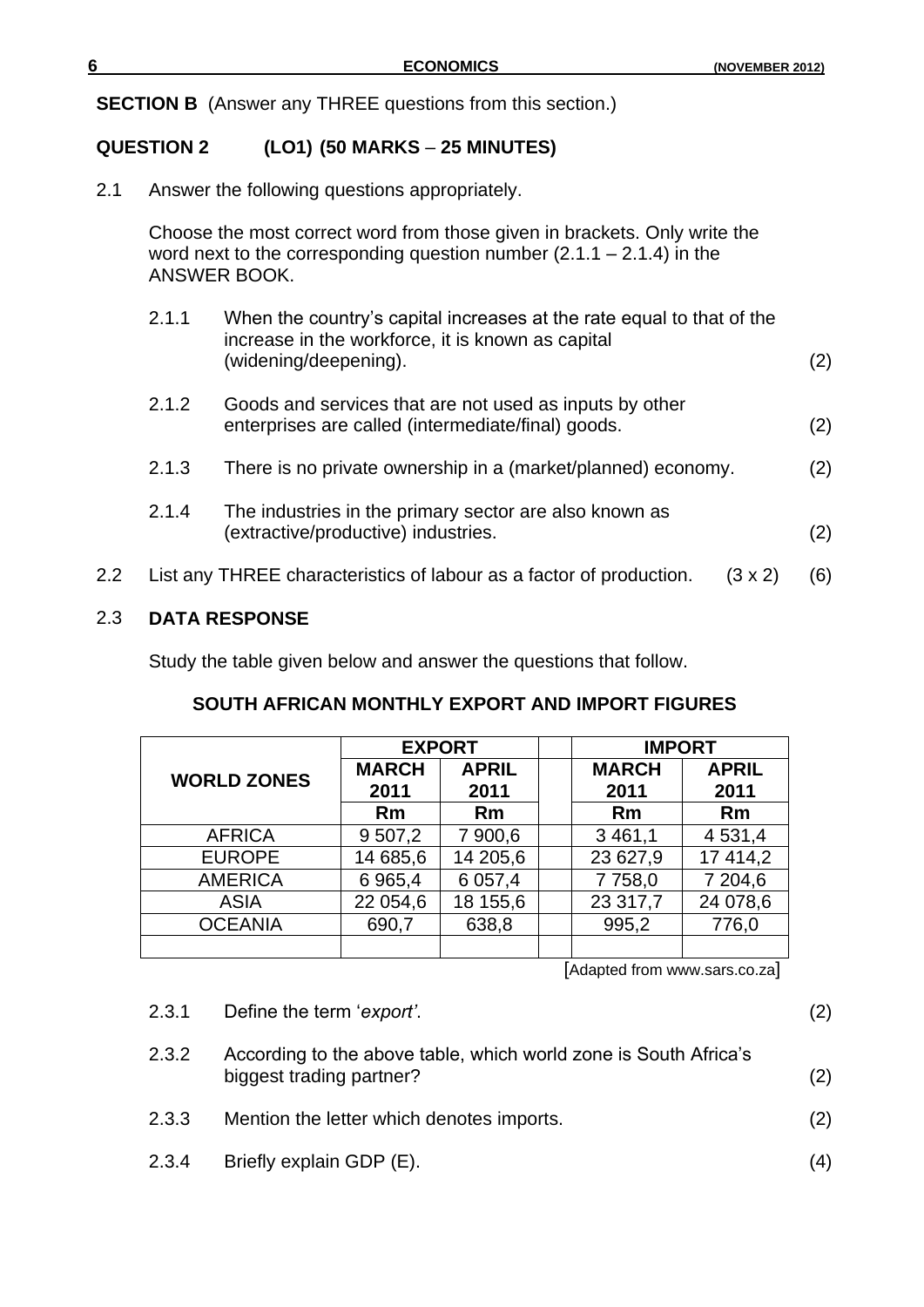Study the extract given below and answer the questions that follow.

The economic infrastructure of a country is the backbone of its industrial development and comprises of all structures and systems that facilitate economic activity. Increased levels of infrastructure investment are required to remain competitive and to attract foreign investment. The smooth running of the production and distribution process of a country depends to a large extent upon the existence of a proper infrastructure. [Adapted from www.finforum.co.za] 2.4.1 According to the extract, define the term '*infrastructure*'. (2) 2.4.2 Mention TWO reasons why a country must increase their levels of infrastructure investment. (4) 2.4.3 Mention any TWO sources of renewable energy. (4) 2.5 Briefly explain 'motivation' and 'ownership' as characteristics of a mixed economy. (8) 2.6 Briefly explain 'contribution to GDP' as an importance of primary sector. (8) **[50]**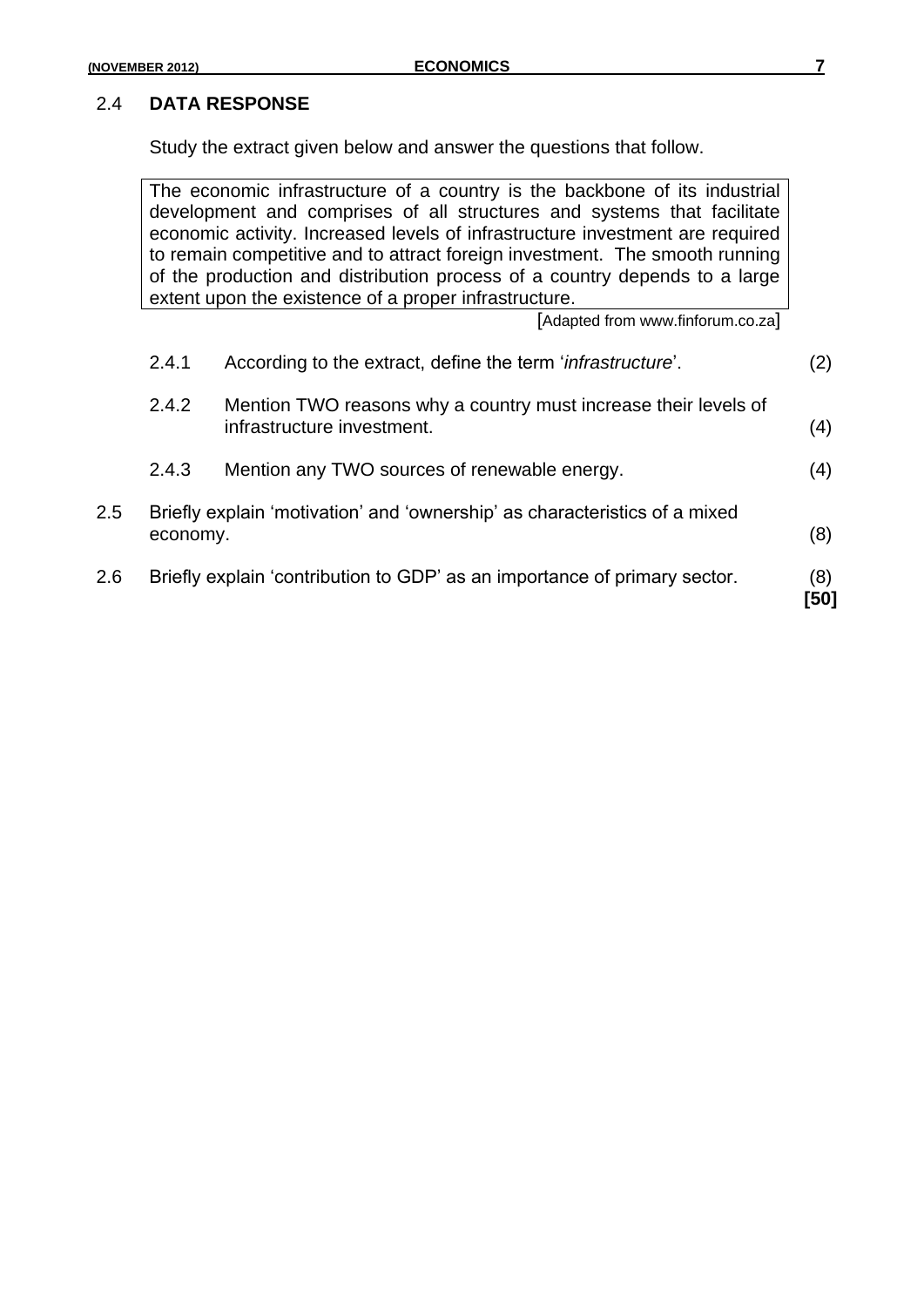#### **QUESTION 3 (LO2) (50 MARKS** – **25 MINUTES)**

3.1 Answer the following questions appropriately.

Choose the most correct word from those given in brackets. Only write the word next to the question number  $(3.1.1 - 3.1.4)$  in the ANSWER BOOK.

- 3.1.1 An (economic/normal) profit means that the enterprise earns more profit that it could earn elsewhere. (2)
- 3.1.2 A (perfect/monopoly) market exists where there is only one seller and where there are no close substitutes. (2)
- 3.1.3 The change in the price of one product leads to a direct change in the demand for another product means that the two products are (complements/substitutes). (2)
- 3.1.4 When TR is greater than TC, the firm will make a (profit/loss). (2)
- 3.2 List the THREE imperfect market structures. (3 x 2) (6)

#### 3.3 **DATA RESPONSE**

Study the graph given below and answer the questions that follow.



| 3.3.1 | Mention the degree of elasticity of supply in the above graph.            | (2) |
|-------|---------------------------------------------------------------------------|-----|
| 3.3.2 | Define the term 'elasticity of supply'.                                   | (2) |
| 3.3.3 | Mention TWO factors that determine the degree of elasticity of<br>supply. | (4) |
| 3.3.4 | Give the formula to calculate the elasticity of supply.                   | (2) |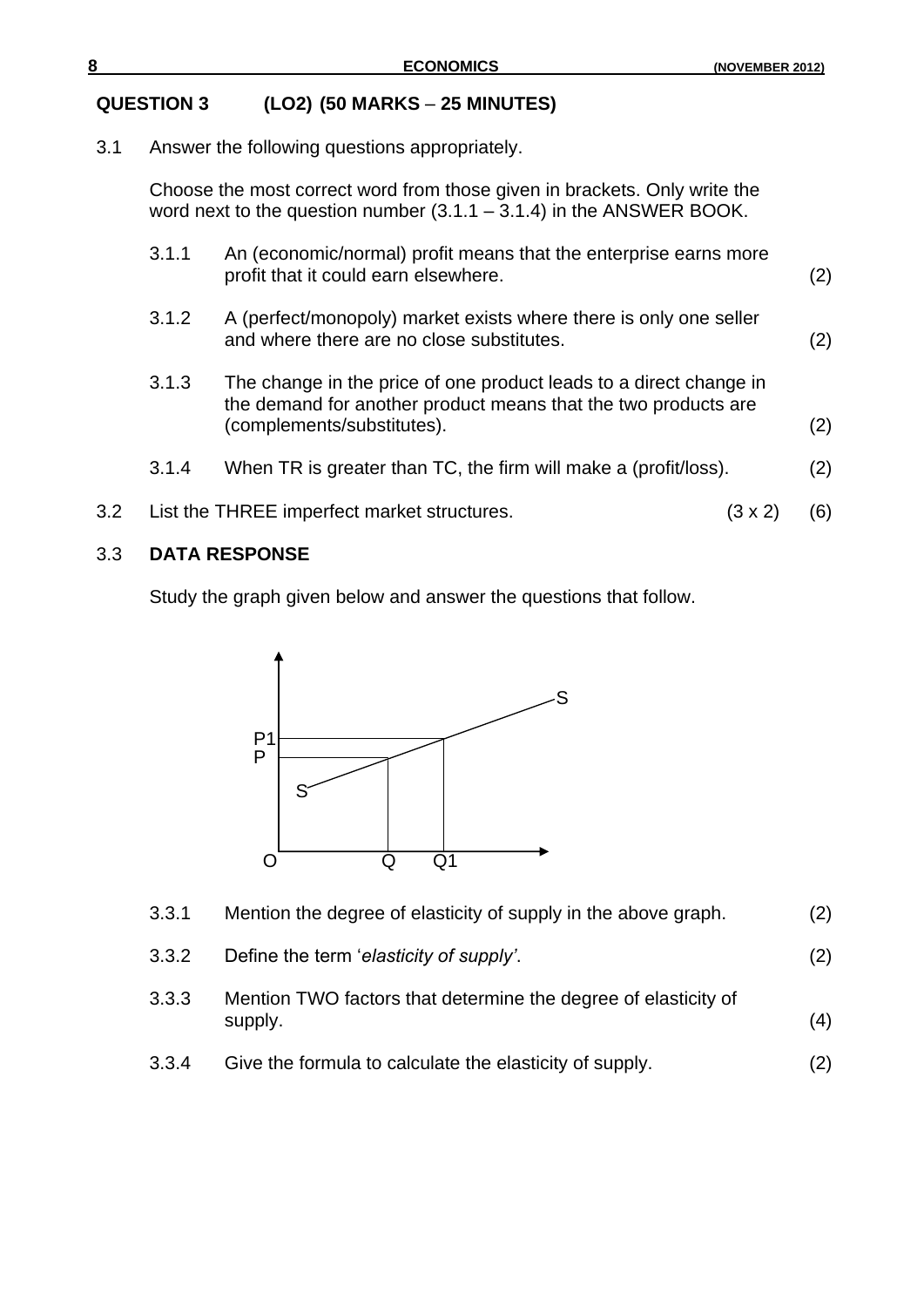|                                           | <b>Cost and Revenue schedule</b>                             |                        |                                |                                |                                  |                                   |     |
|-------------------------------------------|--------------------------------------------------------------|------------------------|--------------------------------|--------------------------------|----------------------------------|-----------------------------------|-----|
| Quantity                                  | Total<br>Cost<br>(R)                                         | Average<br>Cost<br>(R) | <b>Marginal</b><br>Cost<br>(R) | Total<br><b>Revenue</b><br>(R) | Average<br><b>Revenue</b><br>(R) | <b>Marginal</b><br>Revenue<br>(R) |     |
| 1                                         | 10                                                           | 10                     | 10                             | 14                             | 14                               | 14                                |     |
| $\overline{2}$                            | 18                                                           | 9                      | 8                              | 24                             | 12                               | 10                                |     |
| 3                                         | 24                                                           | 8                      | 6                              | 30                             | 10                               | 6                                 |     |
| 4                                         | 32                                                           | A                      | 8                              | 32                             | 8                                | $\overline{2}$                    |     |
| 5                                         | 42                                                           | 8,4                    | 10                             | 30                             | 6                                | В                                 |     |
| 3.4.1<br>Define the term 'Marginal Cost'. |                                                              |                        |                                |                                |                                  |                                   | (2) |
| 3.4.2                                     | At what point does the firm achieve its profit maximisation? |                        |                                |                                |                                  |                                   | (2) |
| 3.4.3                                     | Calculate Average Cost 'A'.                                  |                        |                                |                                |                                  |                                   | (3) |
| 3.4.4                                     | Calculate Marginal Revenue 'B'.                              |                        |                                |                                |                                  |                                   | (3) |

Study the table given below and answer the questions that follow.

3.5 Distinguish between 'short-run' and 'long-run' costs. (8)

3.6 Briefly explain 'substitutes' and 'necessity' as factors determining elasticity of demand. (8) **[50]**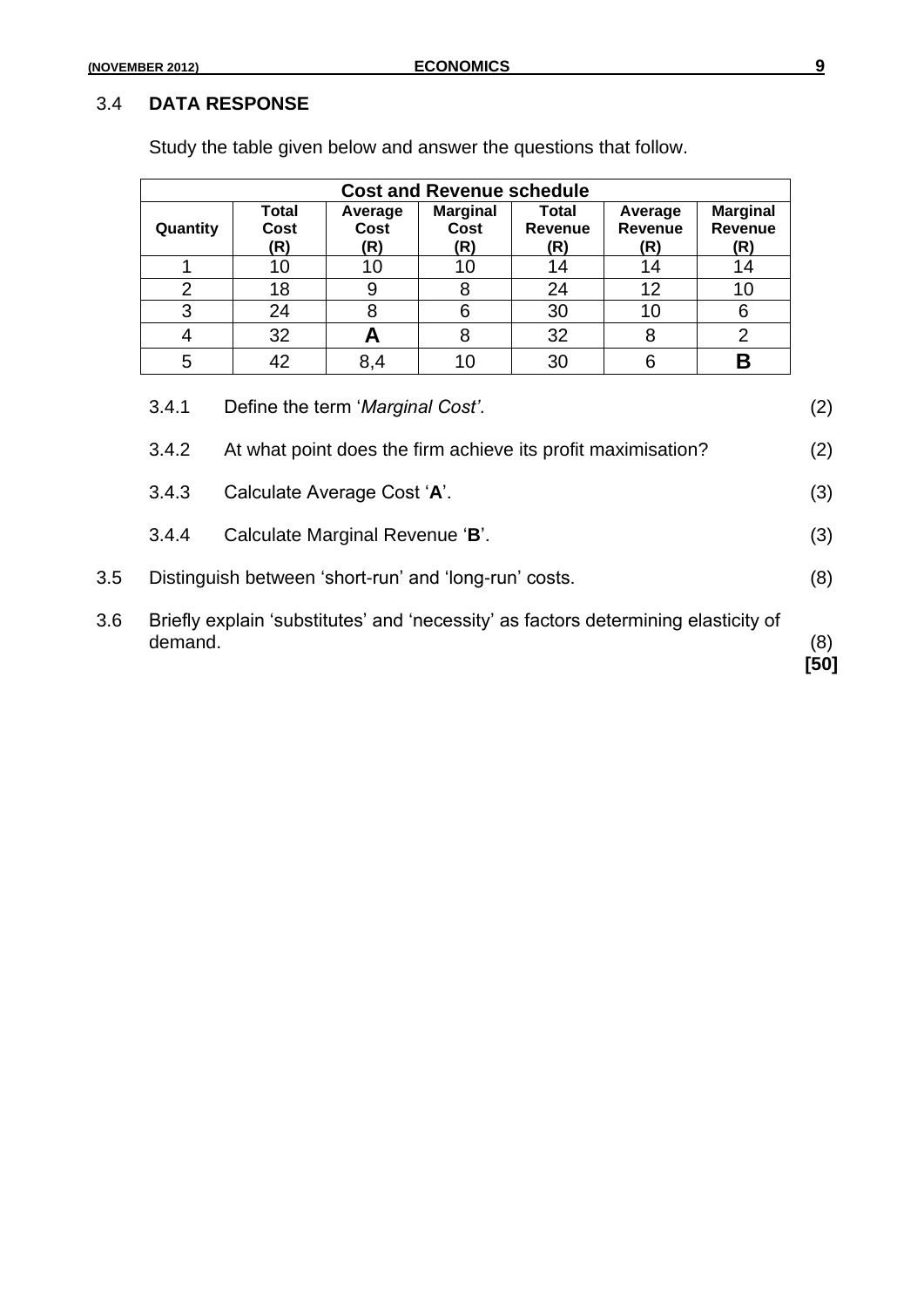### **QUESTION 4 (LO3) (50 MARKS** – **25 MINUTES)**

#### 4.1 Answer the following questions appropriately.

Choose the most correct word from those given in brackets. Only write the word next to the question number  $(4.1.1 - 4.1.4)$  in the ANSWER BOOK.

|     | 4.1.1 | The greater the increase in productivity the (higher/lower) will be<br>the economic growth rate.                              |         | (2) |
|-----|-------|-------------------------------------------------------------------------------------------------------------------------------|---------|-----|
|     | 4.1.2 | Money deposited with a bank which can be withdrawn without<br>notice, is called (demand/supply) deposit.                      |         | (2) |
|     | 4.1.3 | One of the aims of (ASGISA/RDP) is to meet the needs of the<br>people.                                                        |         | (2) |
|     | 4.1.4 | Developed countries introduced subsidies to encourage<br>(exports/imports) of their primary agricultural goods in particular. |         | (2) |
| 4.2 |       | List any THREE characteristics of wealth.                                                                                     | (3 x 2) | (6) |

#### 4.3 **DATA RESPONSE**

Study the extract given below and answer the following questions.

#### **SADC**

SADC's [Vision](http://www.sadc.int/index/browse/page/64) is that of a common future, a future within a regional community that will ensure economic well-being, improvement of the standards of living and quality of life, freedom and social justice and peace and security for the people of Southern Africa. This shared vision is anchored on the common values and principles and the historical and cultural similarities that exist between the people of Southern Africa.

[Adapted from www.sadc.int/]

| 4.3.1 | What does the abbreviation 'SADC' stand for?                       | (2) |
|-------|--------------------------------------------------------------------|-----|
| 4.3.2 | Name any ONE vision of SADC.                                       | (2) |
|       | 4.3.3 List any TWO forms of economic co-operation and integration. | (4) |
| 4.3.4 | Mention any ONE goal of SADC.                                      |     |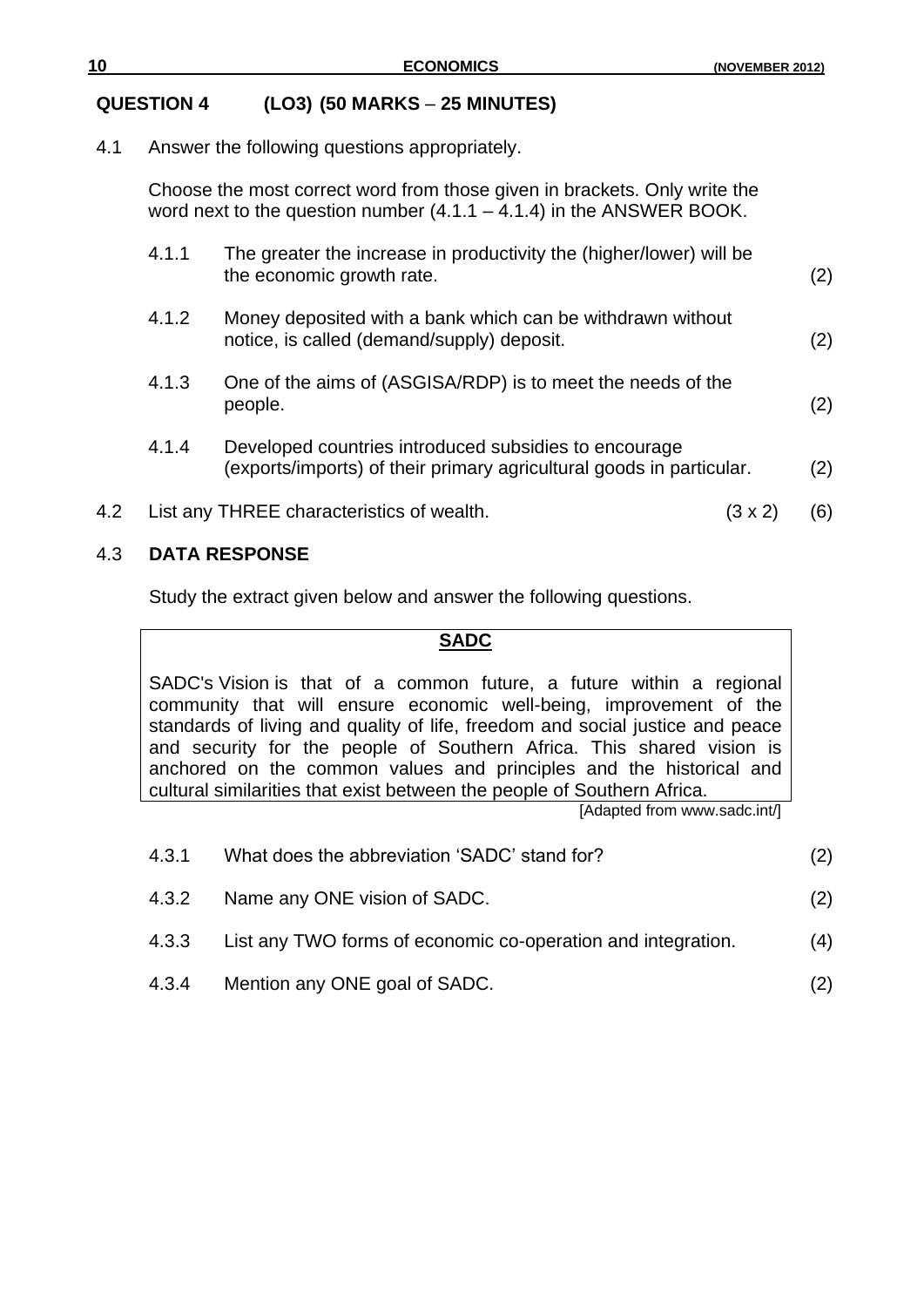Study the document given below and answer the questions that follow.

| DATE: 2009 Oct 11             | <b>PAYABLE AT ALL BRANCHES OF HFDC LTD</b>          |                             | <b>HDFC BANK</b>                  |  |
|-------------------------------|-----------------------------------------------------|-----------------------------|-----------------------------------|--|
|                               | A/C PAYEE ONLY                                      |                             |                                   |  |
|                               |                                                     | <b>Sample Payee Company</b> | <b>PAY</b>                        |  |
| R 46,450.00 ***               | Forty Six Thousand Four Hundred and Fifty Rand Only |                             | <b>RAND</b>                       |  |
| For Vivus SMRC Centre PTY LTD |                                                     |                             |                                   |  |
|                               | <b>HDFC PLUS</b>                                    | 4032400106                  | A/c No.                           |  |
|                               | <b>Authorised signature</b>                         | <b>HDFC PLUS</b>            | <b>HDFC BANK</b><br>725-1 Airport |  |
|                               | 186783 4032400106 002512 29                         |                             | Road, Chicalm,<br>Goa             |  |
|                               |                                                     | Briefly explain a cheque.   | 4.4.1                             |  |
|                               |                                                     |                             |                                   |  |

4.4.2 Mention any TWO money associated instruments (excluding cheques). (4) 4.4.3 Mention ONE kind of modern money. (2) 4.5 Briefly explain any TWO reasons for the unequal distribution of income. (8) 4.6 Briefly explain 'human resources' as a development strategy. (8) **[50]**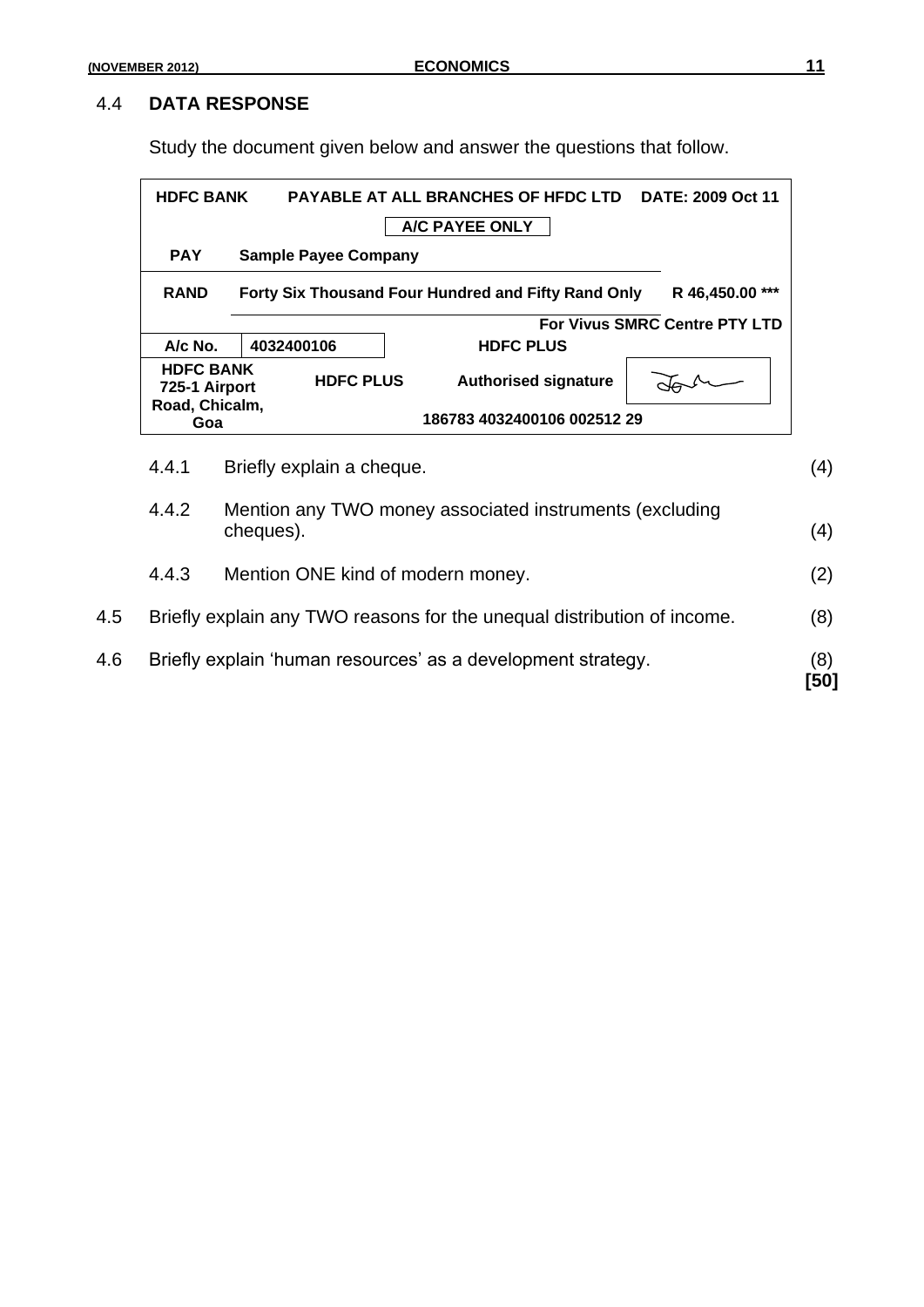#### **QUESTION 5 (LO4) (50 MARKS** – **25 MINUTES)**

5.1 Answer the following questions appropriately.

Choose the most correct word from those given in brackets. Only write the word next to the question number  $(5.1.1 - 5.1.4)$  in the ANSWER BOOK.

|     | 5.1.1 | When people are unable to satisfy their basic needs, they are in<br>(absolute/relative) poverty.                             | (2) |
|-----|-------|------------------------------------------------------------------------------------------------------------------------------|-----|
|     | 5.1.2 | The removal of restrictions like tariffs and quotas is referred to as<br>(trade/capital) liberalisation.                     | (2) |
|     | 5.1.3 | The government can protect the environment by establishing a<br>(green/blue) tax.                                            | (2) |
|     | 5.1.4 | A country has (absolute/comparative) advantage when it can<br>produce more output using the same input than another country. | (2) |
| 5.2 |       | List any THREE absolute and comparative advantage of globalisation. $(3 \times 2)$                                           | (6) |

#### 5.3 **DATA RESPONSE**

Study the extract given below and answer the following questions.

#### **Sustainable energy**

Sustainable energy is the provision of energy to meet the needs of the people without compromising the ability of future generations to meet their needs. That means that sustainable energy is energy which can be reproduced and causes no long-term damage to the environment. From this definition it is clear that all renewable energy sources are sustainable.

[Adapted from www.renewables-info.com]

- 5.3.1 Define the term '*sustainable energy*'. (2)
- 5.3.2 Briefly explain renewable resources. (4)
- 5.3.3 List any TWO examples of non-renewable resources. (4)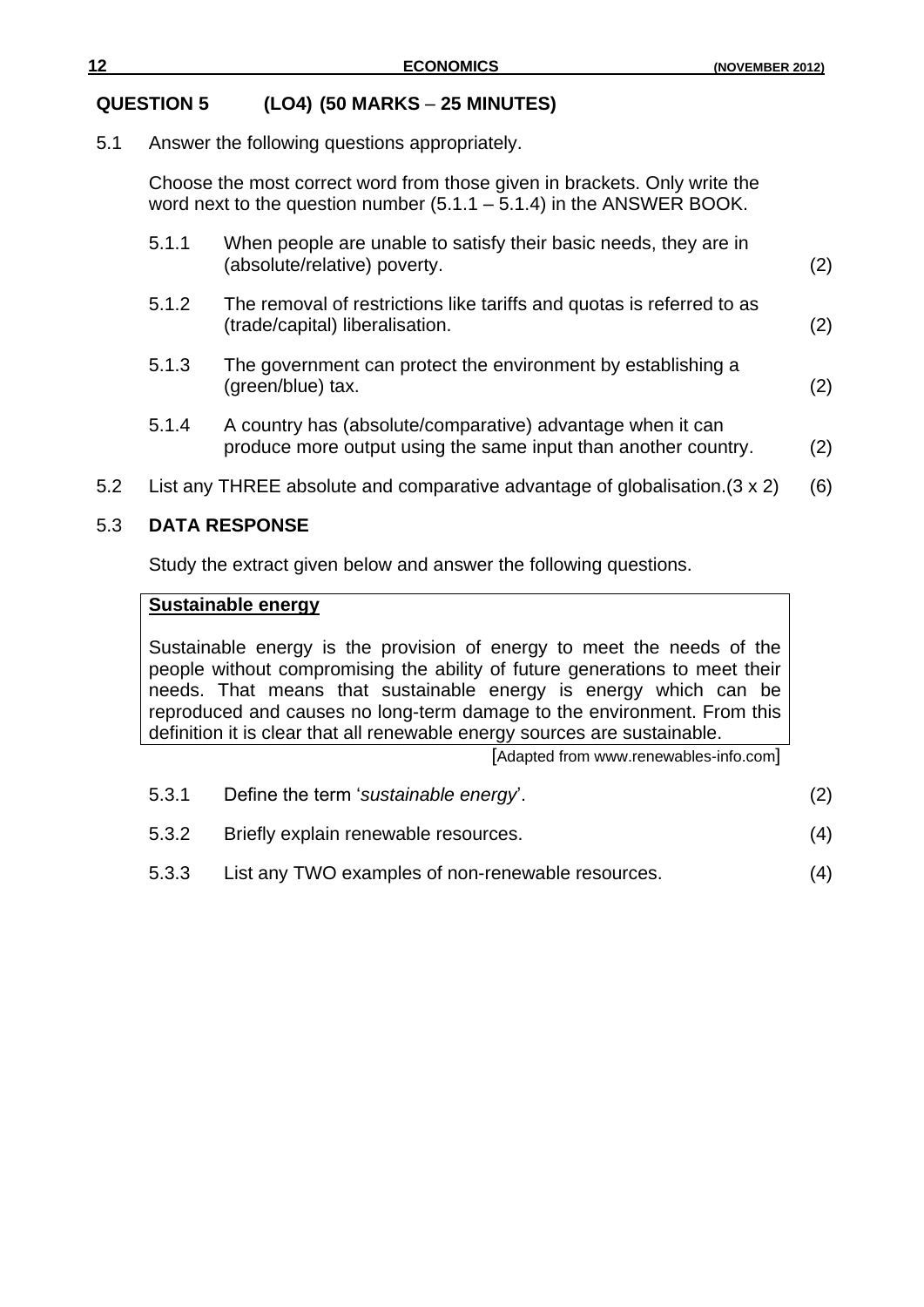Read the following extract and answer the following questions.

#### **Globalisation**

The idea that 'globalisation' is bringing increased benefits for all is unreasonable. It is clear from the evidence collected by the United Nations and the World Bank, that 85% of the world's population lives in countries in which inequalities have increased over the past 30 years, and in which the standard of living for large numbers of people, in both the North and the South continues to get worse.

[Adapted from www.globalsolidarity.org]

|         | 5.4.1       | Define the term 'globalisation'.                                                                                                                | (2)         |
|---------|-------------|-------------------------------------------------------------------------------------------------------------------------------------------------|-------------|
|         | 5.4.2       | What does the term 'the North and the South' represent?                                                                                         | (2)         |
|         | 5.4.3       | According to the extract, name ONE international institution to<br>standardise the activities of countries.                                     | (2)         |
|         | 5.4.4       | Mention TWO causes of globalisation.                                                                                                            | (4)         |
| $5.5\,$ | government. | Briefly explain 'basic economic services' and 'food schemes' as two<br>examples of 'benefits in kind' to alleviate poverty by the South African | (8)         |
| 5.6     |             | Discuss 'transport and communication' as a cause of globalisation.                                                                              | (8)<br>'501 |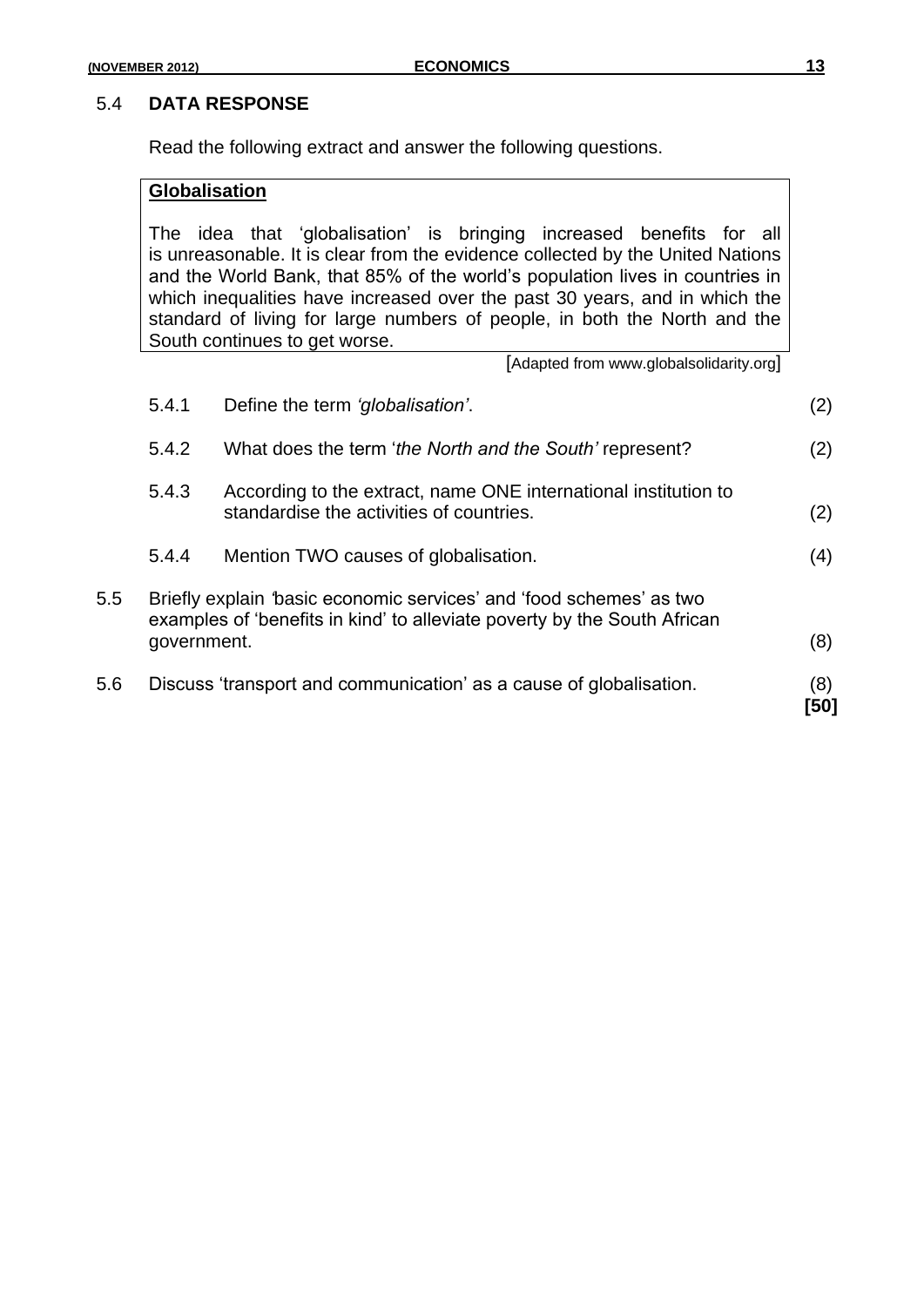# **QUESTION 6 (LO1 AND LO3) (50 MARKS** – **25 MINUTES)**

6.1 Answer the following questions appropriately.

Choose the most correct word from those given in brackets. Only write the word next to the question number  $(6.1.1 - 6.1.4)$  in the ANSWER BOOK.

|     | 6.1.1    | The (entrepreneur/labour) undertakes the risks in production.                                              |         | (2) |
|-----|----------|------------------------------------------------------------------------------------------------------------|---------|-----|
|     | 6.1.2    | Buildings, machinery and equipment are all examples of<br>(tangible/intangible) assets.                    |         | (2) |
|     | 6.1.3    | Interest rate is a (monetary/fiscal) policy instrument.                                                    |         | (2) |
|     | 6.1.4    | Southern African countries that seek peace and an integrated<br>regional economy are known as (SACU/SADC). |         | (2) |
| 6.2 | economy. | List the THREE purposes of the SA government's interventions in the                                        | (3 x 2) | (6) |

#### 6.3 **DATA RESPONSE**

Study the table given below and answer the questions that follow.

| Allocation of resources for socio-economic services          |                                                |  |  |
|--------------------------------------------------------------|------------------------------------------------|--|--|
| To increase provincial health and education<br>R24,6 billion |                                                |  |  |
| R4,1 billion                                                 | <b>Expanded Public Works Programme</b>         |  |  |
| R4 billion                                                   | School nutrition                               |  |  |
| R6,4 billion                                                 | Public transport, rail and road infrastructure |  |  |
| R1 billion                                                   | Regional bulk water infrastructure             |  |  |
| R600 million                                                 | Municipal free basic services                  |  |  |
| R3,7 billion                                                 | To increase the provision of housing           |  |  |
| R932 million                                                 | Treatment and prevention of HIV/Aids           |  |  |
| R12 billion                                                  | Social grants                                  |  |  |

[Adapted from www.statssa.gov.za]

| 6.3.1 | According to the above table, which department received the<br>largest allocation of resources? | (2) |
|-------|-------------------------------------------------------------------------------------------------|-----|
| 6.3.2 | Name the authority that is responsible for the provision of social<br>services in South Africa. | (2) |
| 6.3.3 | Mention TWO economic services that can affect the quality of<br>people's lives.                 | (4) |
| 6.3.4 | Name ONE free basic service received by the poor people.                                        | (2) |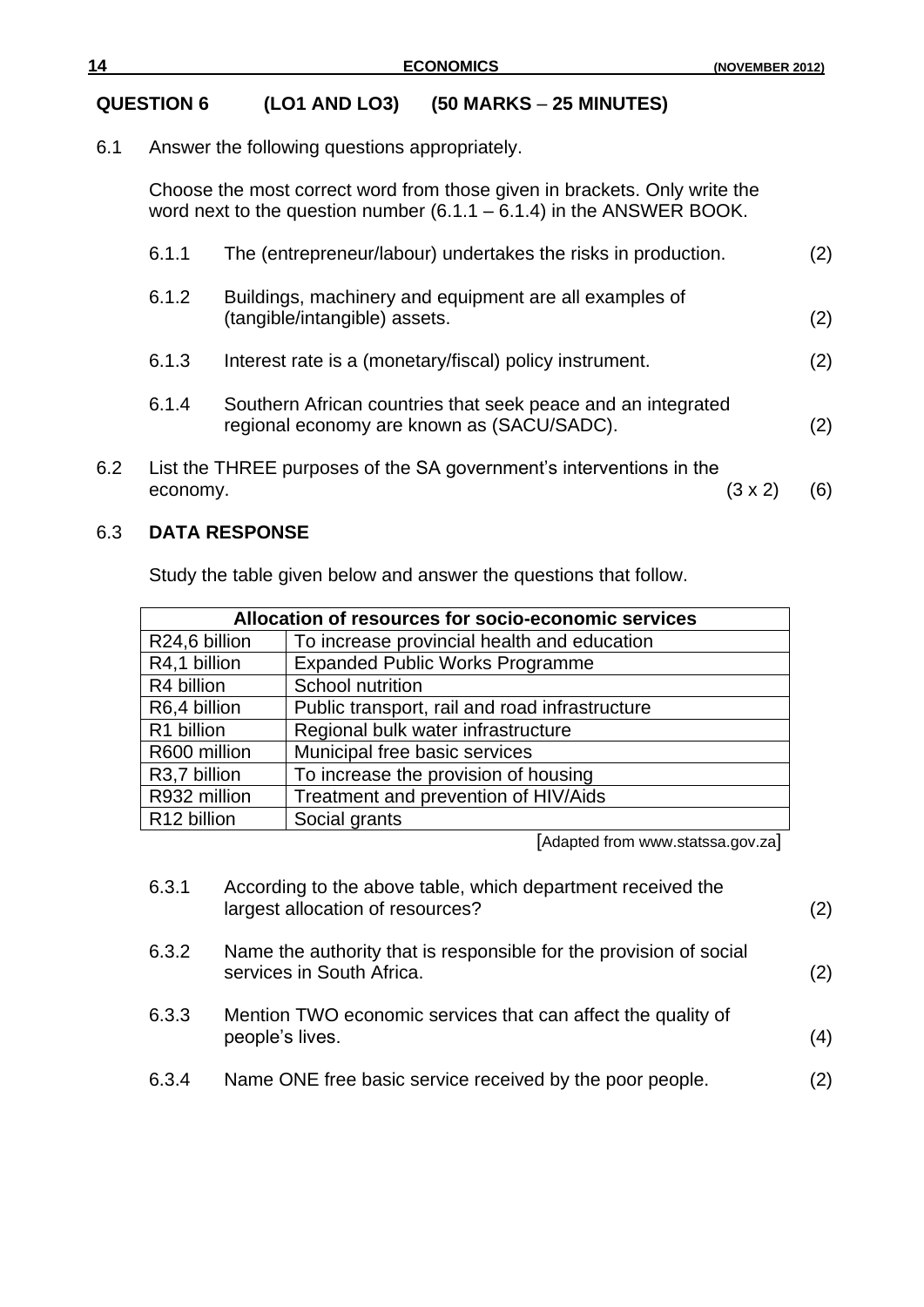Study the following extract and answer the questions that follow.

# **SARB leaves repo rate unchanged at 5,5%**

JOHANNESBURG, SOUTH AFRICA, 22 Sep 2011

[Adapted from *Mail & Guardian online*]

|     | 6.4.1 | Name the central bank of SA.                                       | (2)         |
|-----|-------|--------------------------------------------------------------------|-------------|
|     | 6.4.2 | List THREE basic functions of the central bank.                    | (6)         |
|     | 6.4.3 | Mention ONE monetary policy instrument.                            | (2)         |
| 6.5 |       | Briefly explain any TWO kinds of economically marginalised groups. | (8)         |
| 6.6 |       | Discuss 'HIV/Aids' as a constraint to economic growth.             | (8)<br>[50] |

**TOTAL SECTION B: 150**